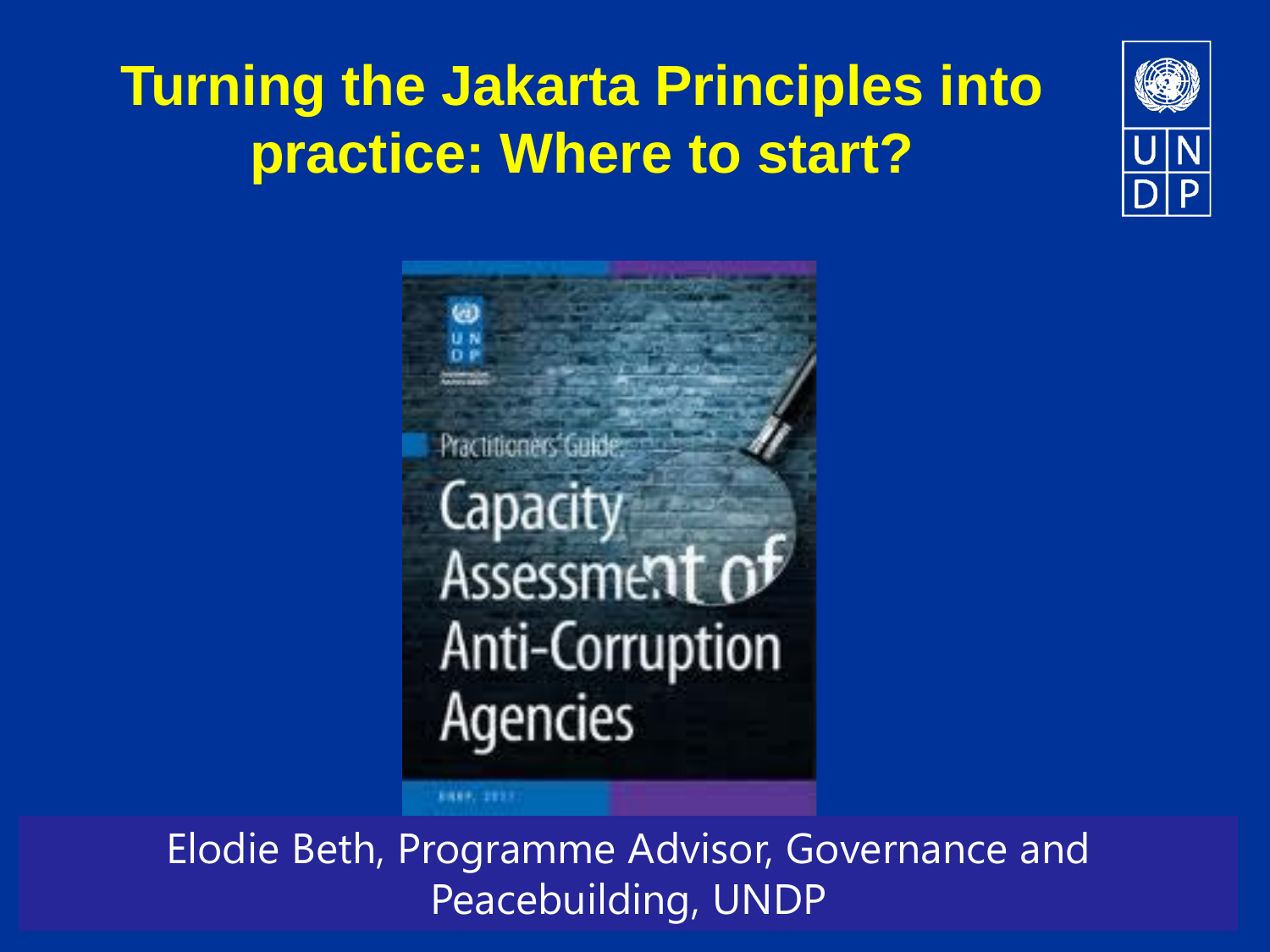# **Observed life cycle of ACAs**



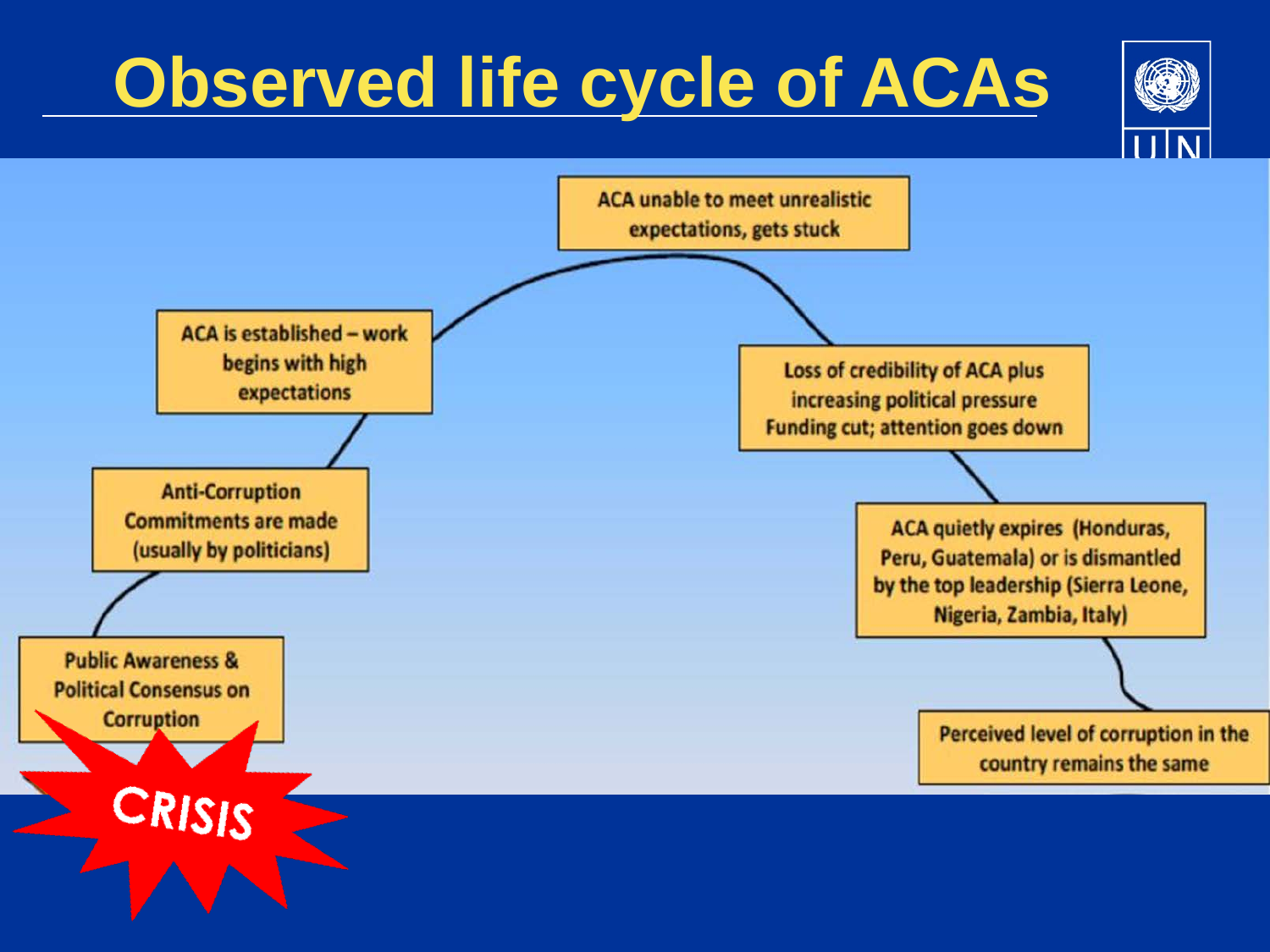## **The effectiveness of ACAs largely depends on the enabling environment**



Capacity

**Agencies** 

**Assessment** 

**Anti-Corruption** 

#### **Enabling environment**

(Laws, power relations, leadership, political will, anti-corruption policies, interagency cooperation)



(Internal policies, arrangements, procedures, frameworks

### **Individual level**

(Experience, knowledge, technical skills)

UNDP Methodology on Capacity Assessment of Anti-Corruption Agencies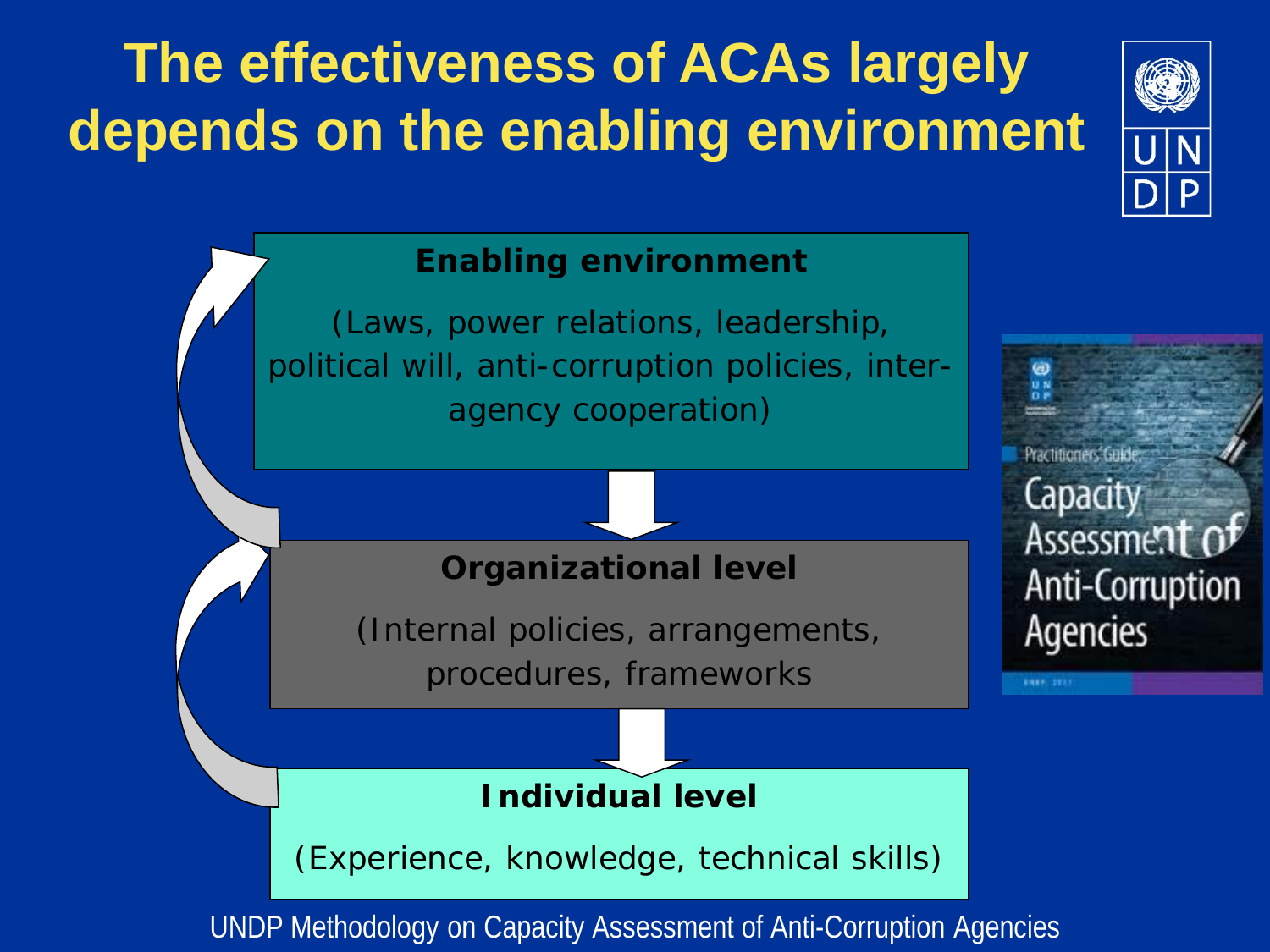## **What does operational independence mean in practice**



**Operational independence:** Appointment (apolitical, impartial, neutral); removal (legally established); immunity from civil and criminal proceedings; authority over human resources; financial autonomy

### **Financial autonomy**

• *Experts estimate that 0.3% of the total national budget should be allocated to the country's anti-corruption agency (Hong Kong ICAC)*

In Mongolia: Reduction of the budget of the anti-corruption agency compared with the year before is prohibited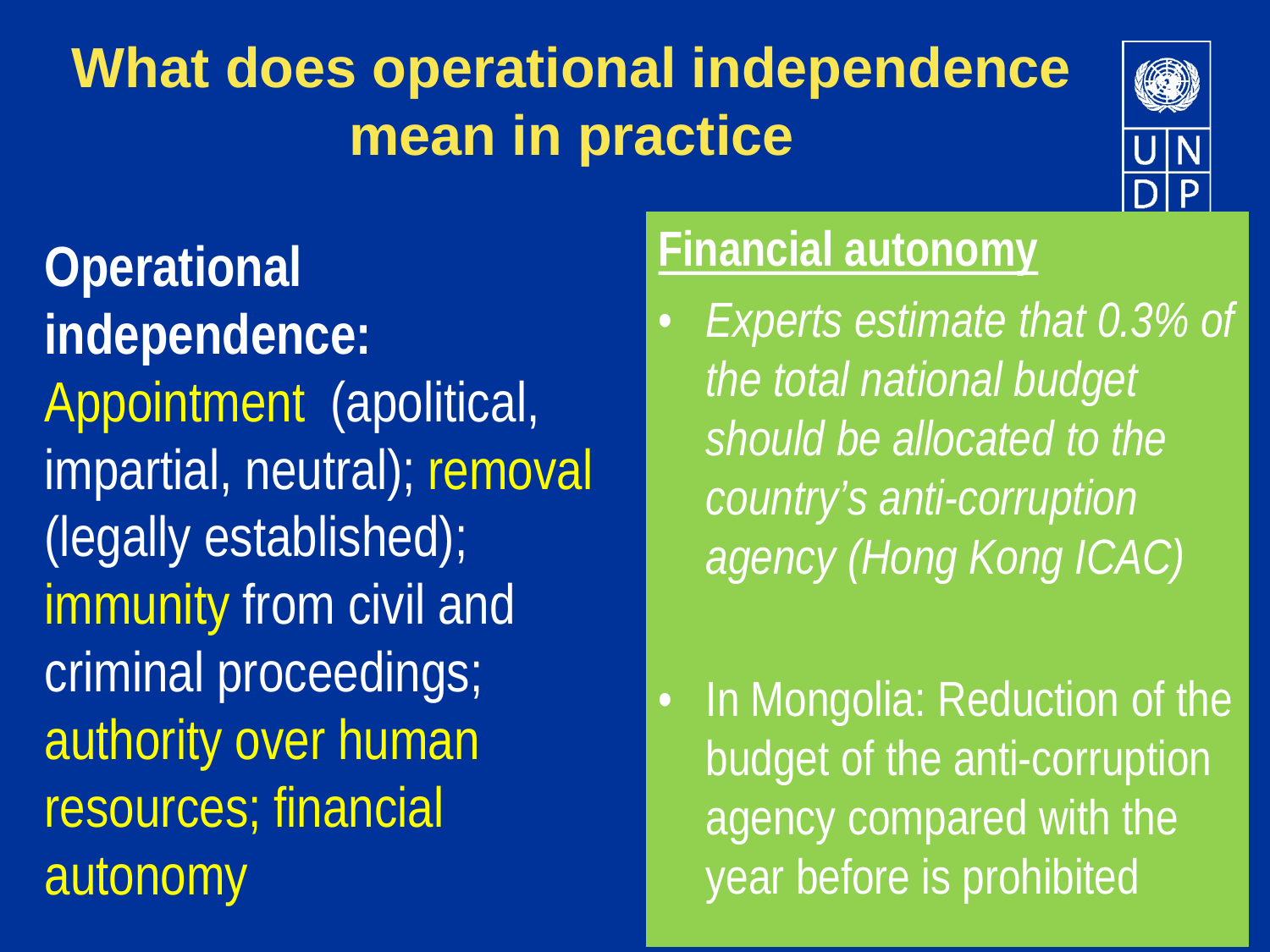# **Independence does not mean isolation**



"The anti-corruption agency's battle against corrupt practices is like "a gecko challenging a crocodile." (New York Times, 2009)

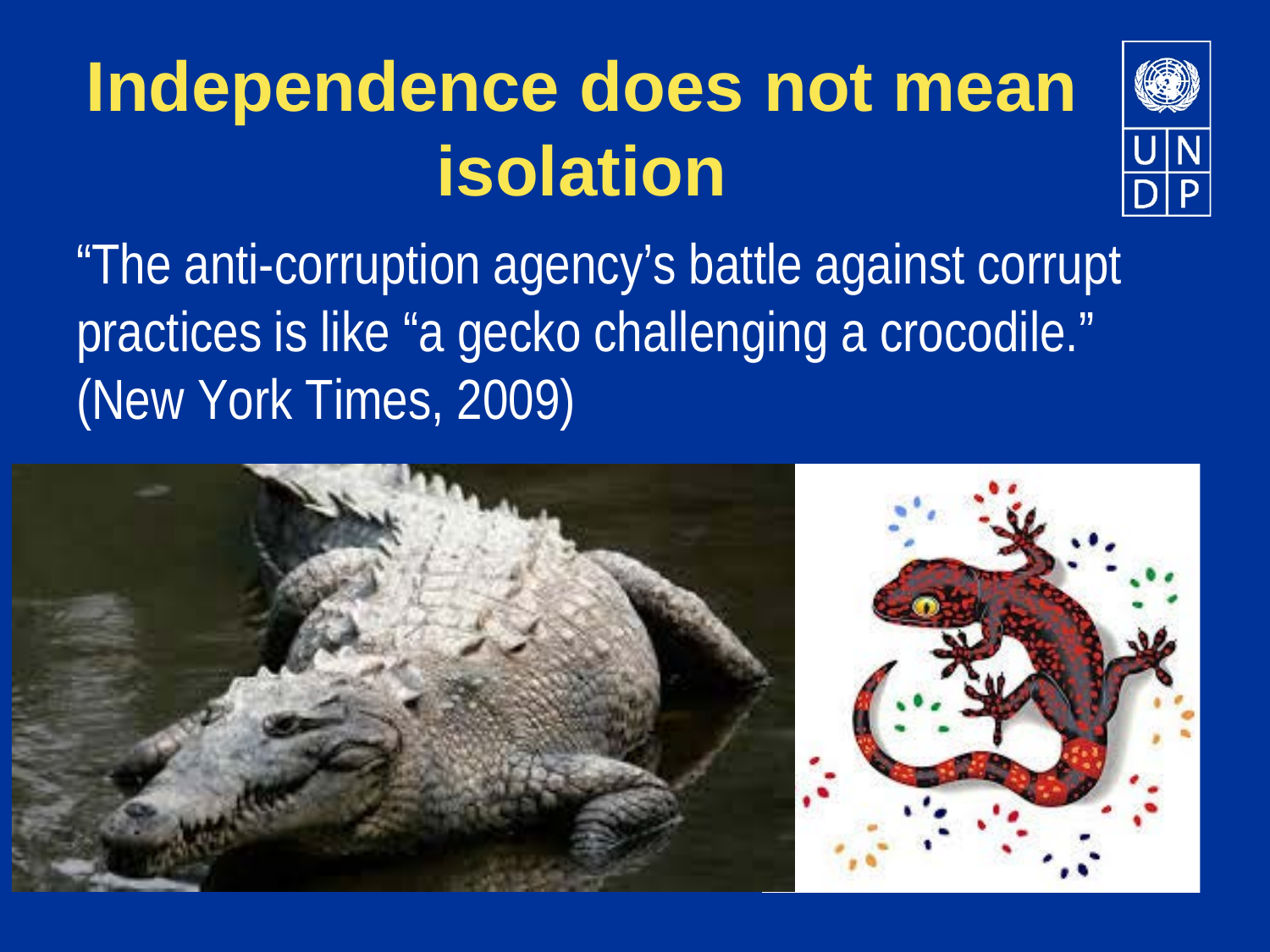### **How to put into practice the principle of collaboration**



Collaboration with **stakeholders** (Inter-agency, CSO, private sector, international partners)

*Kuala Lumpur Statement on Anti-Corruption Strategies*

 Philippines: UNCAC Presidential Inter-Agency Committee created by Executive Order of the President to monitor implementation of UNCAC

 Malaysia: 6-weeks consultation labs with stakeholders to identify and operationalize anti-corruption targets as part of national development strategy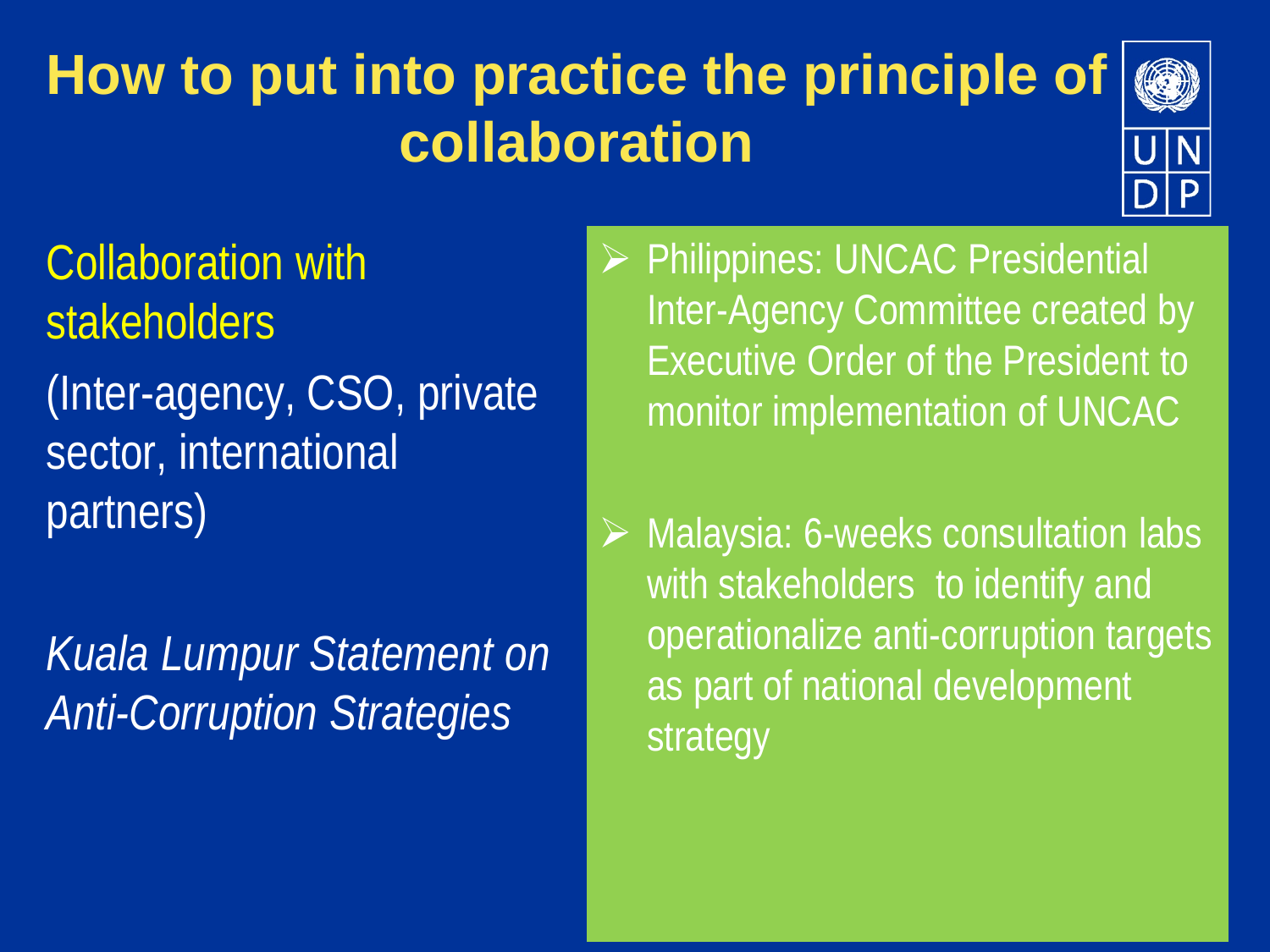## **How to put into practice the principle of collaboration**



Public support can help prevent temptations from politicians to curtail ACAs' powers

External communication to gain public trust

Public Reporting: (not just about activities & process)

- $\triangleright$  Regular updates to the media, including on cases
- $\triangleright$  Partnering for awareness raising campaigns
- ▶ Department dedicated to communications